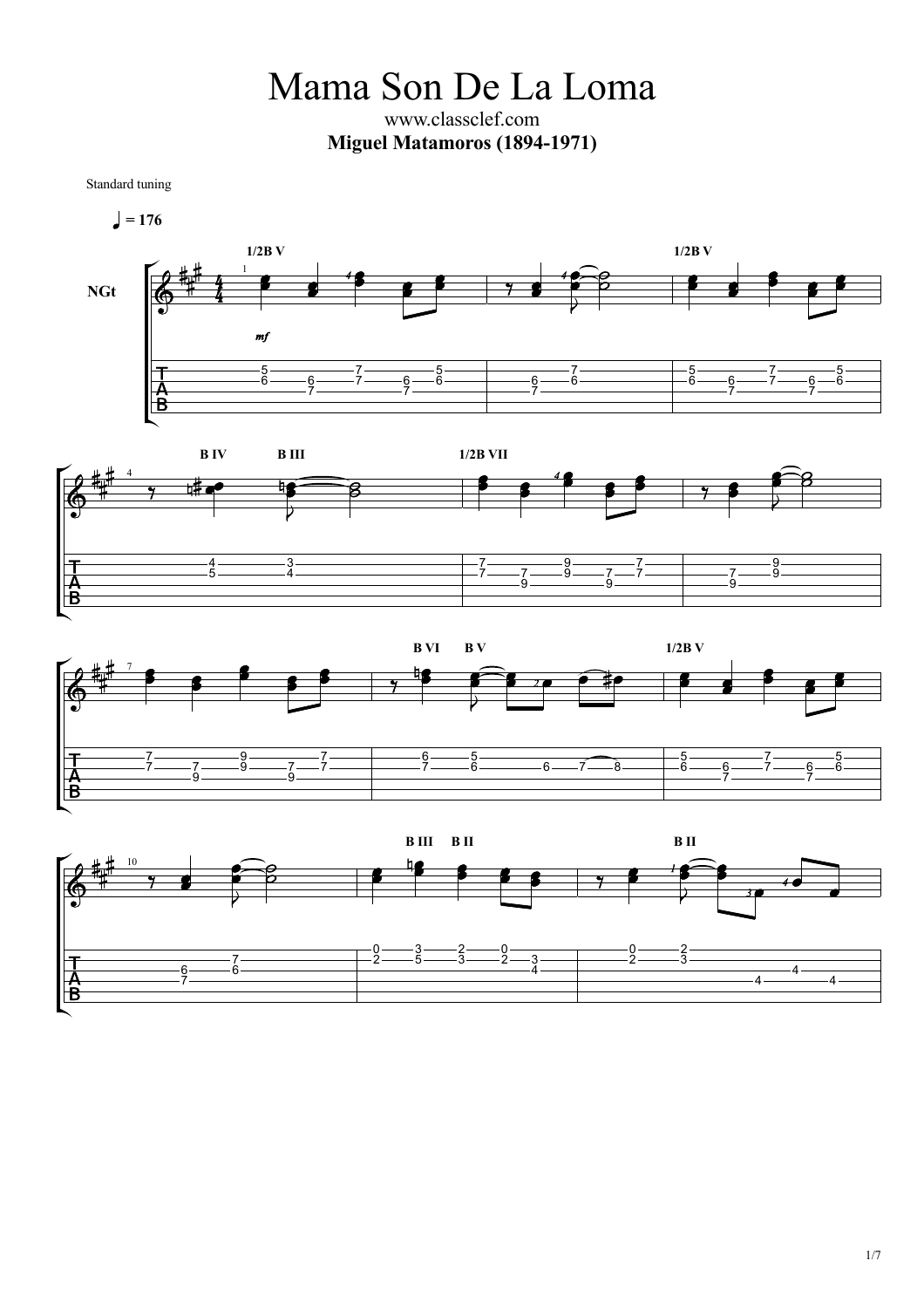

**B II**





**1/2B II**

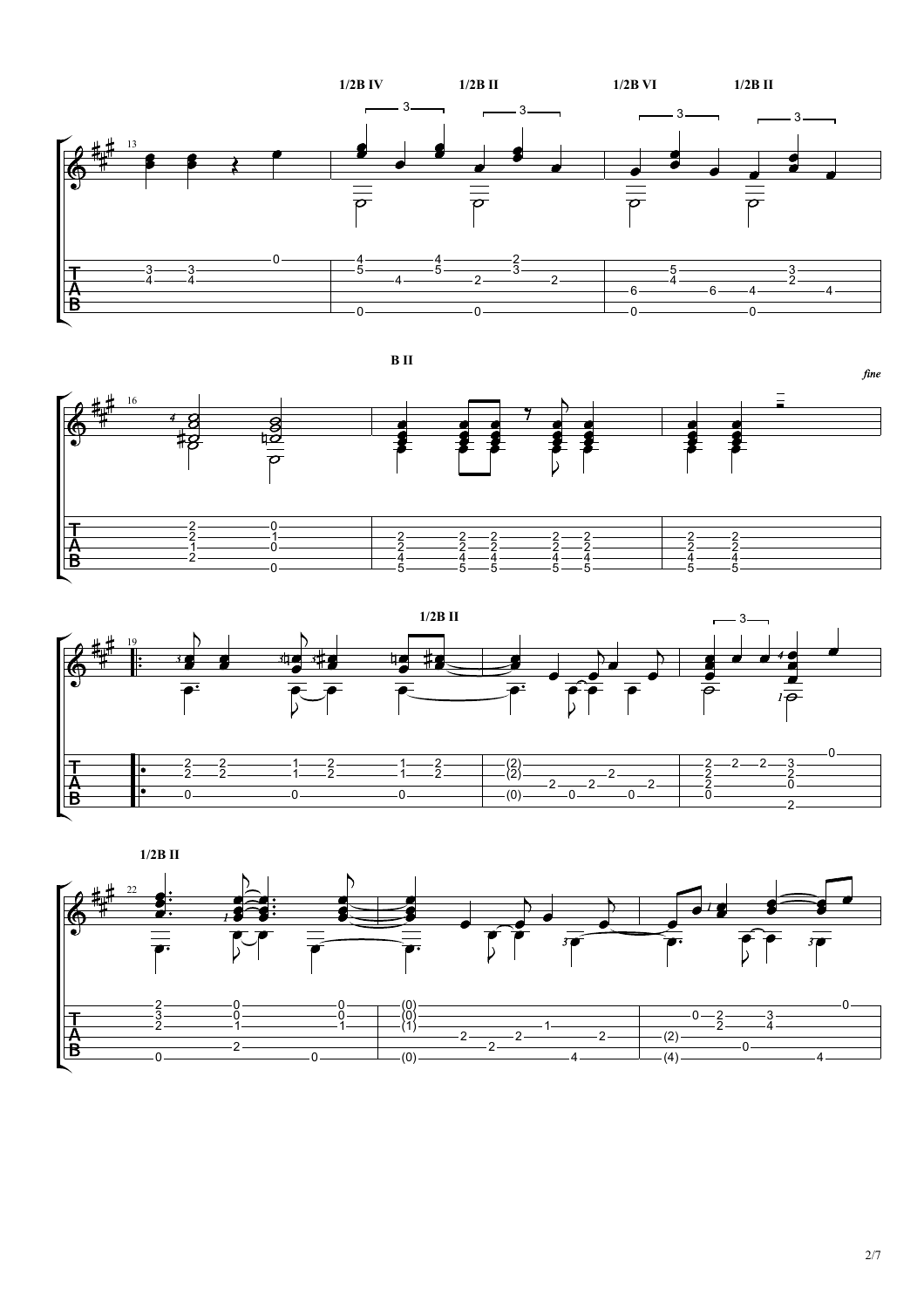



"





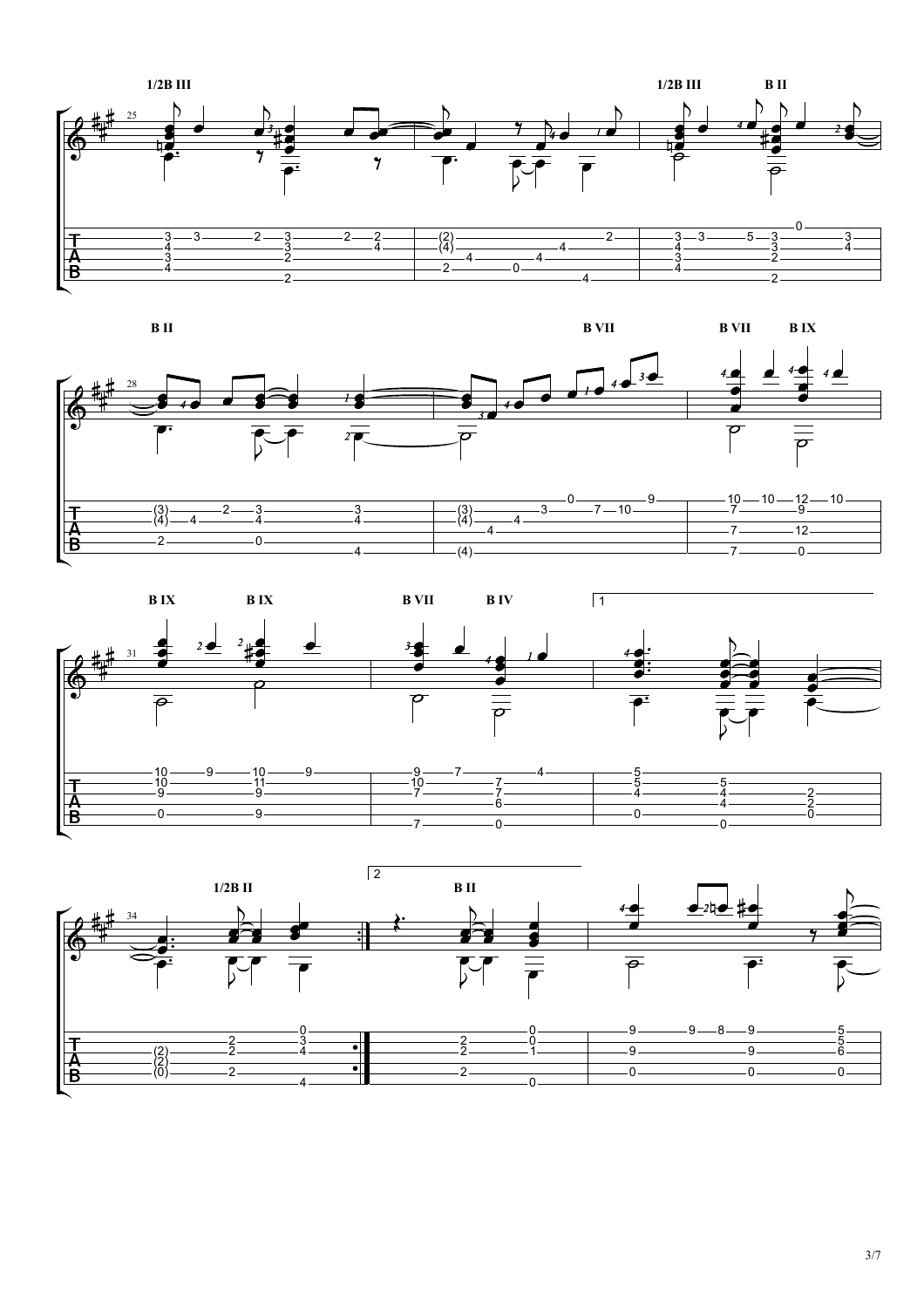





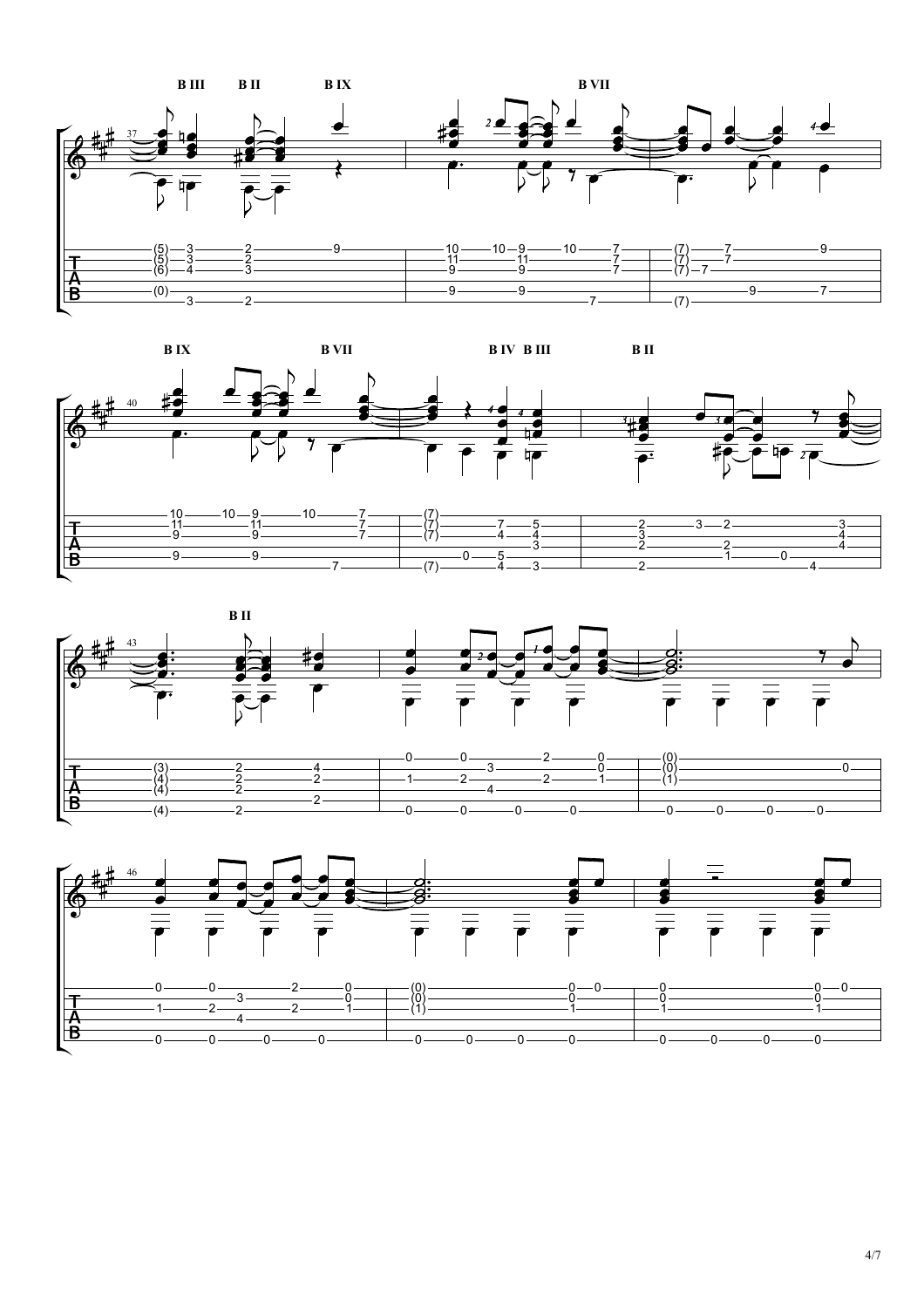





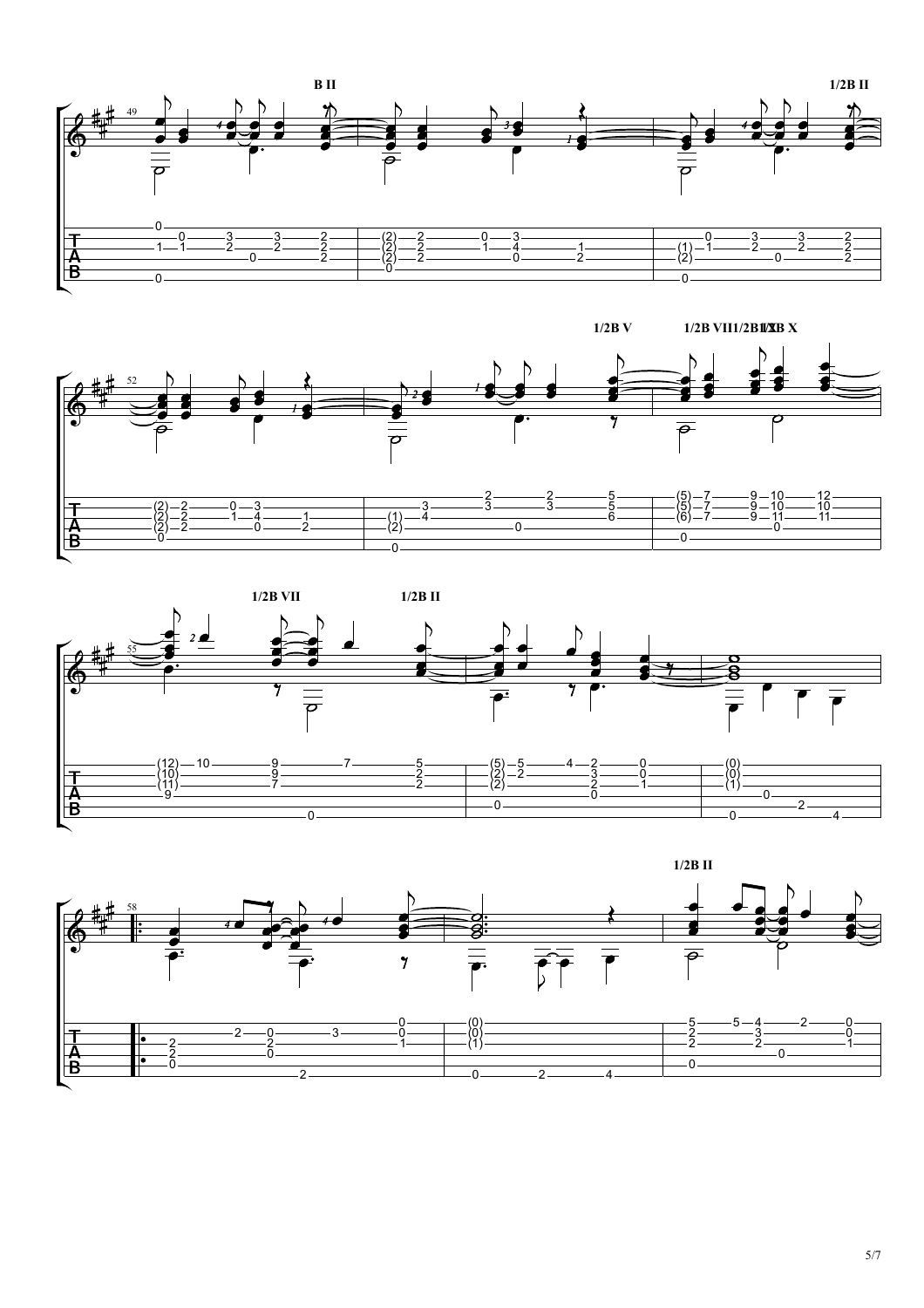







6/7